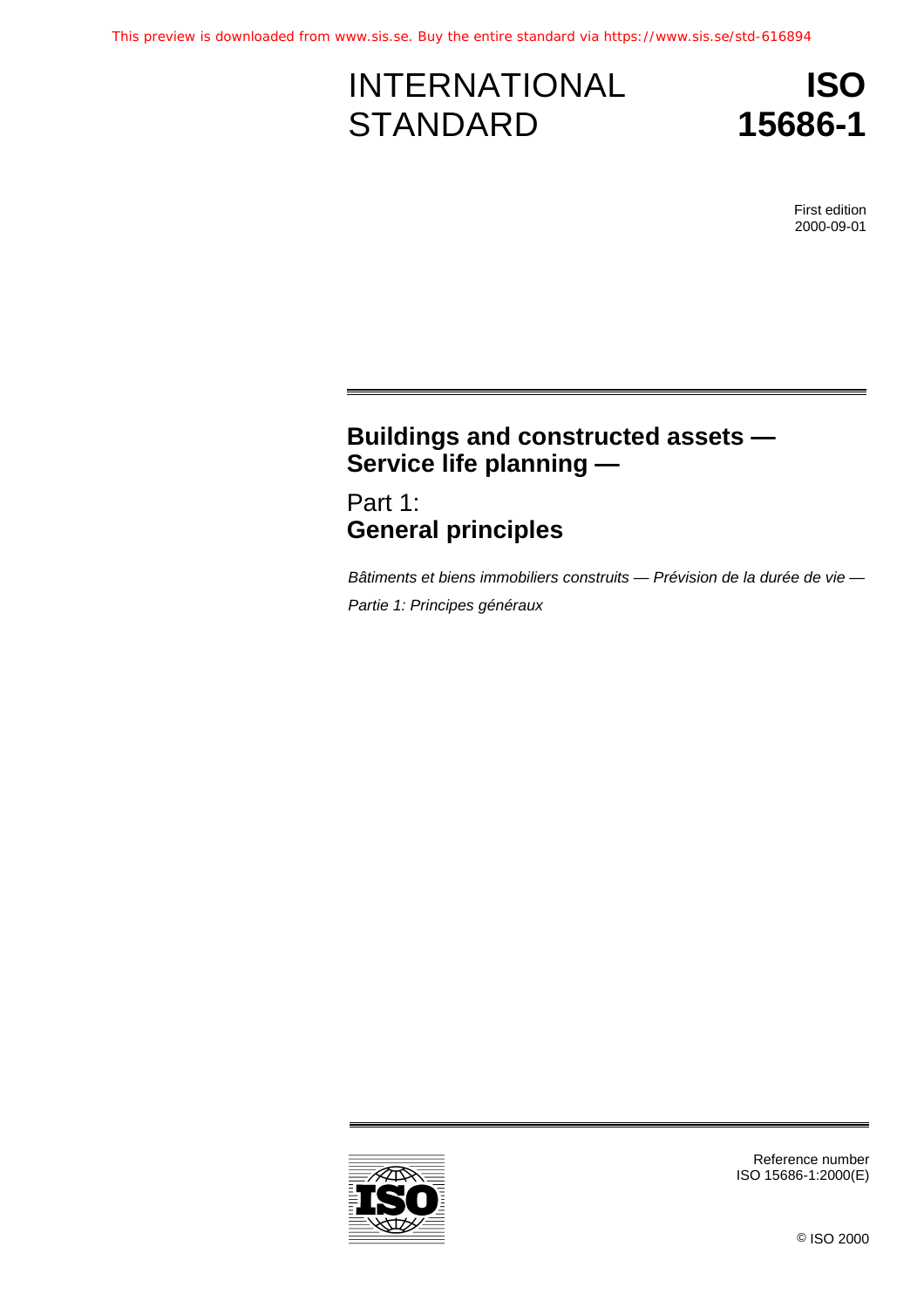#### **PDF disclaimer**

This PDF file may contain embedded typefaces. In accordance with Adobe's licensing policy, this file may be printed or viewed but shall not be edited unless the typefaces which are embedded are licensed to and installed on the computer performing the editing. In downloading this file, parties accept therein the responsibility of not infringing Adobe's licensing policy. The ISO Central Secretariat accepts no liability in this area.

Adobe is a trademark of Adobe Systems Incorporated.

Details of the software products used to create this PDF file can be found in the General Info relative to the file; the PDF-creation parameters were optimized for printing. Every care has been taken to ensure that the file is suitable for use by ISO member bodies. In the unlikely event that a problem relating to it is found, please inform the Central Secretariat at the address given below.

© ISO 2000

All rights reserved. Unless otherwise specified, no part of this publication may be reproduced or utilized in any form or by any means, electronic or mechanical, including photocopying and microfilm, without permission in writing from either ISO at the address below or ISO's member body in the country of the requester.

ISO copyright office Case postale 56 · CH-1211 Geneva 20 Tel. + 41 22 749 01 11 Fax + 41 22 749 09 47 E-mail copyright@iso.ch Web www.iso.ch

Printed in Switzerland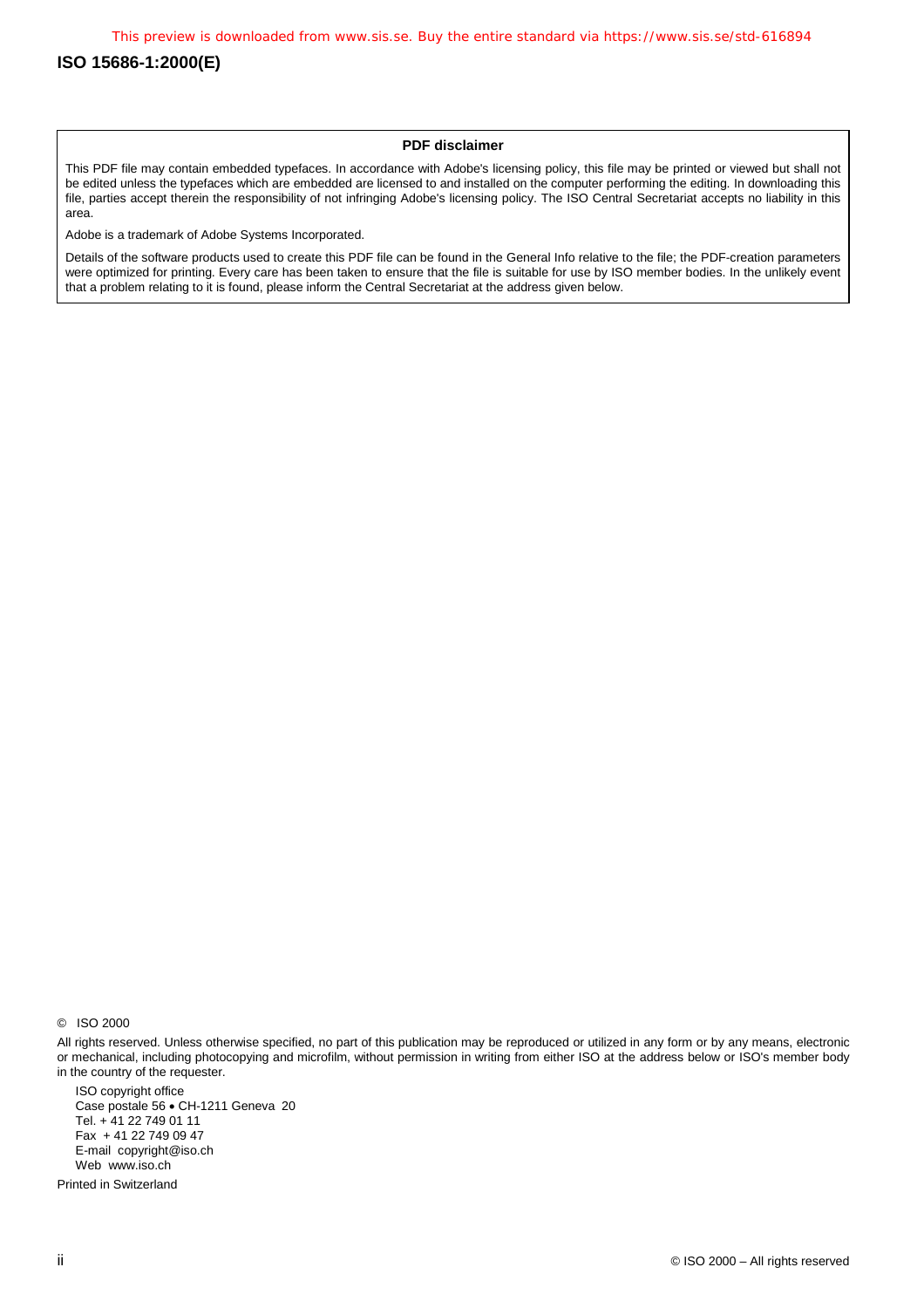# **Contents**

| 1                                                         |  |
|-----------------------------------------------------------|--|
| 2                                                         |  |
| 3<br>3.1<br>3.2<br>3.3<br>3.4<br>3.5<br>3.6<br>3.7        |  |
| 4                                                         |  |
| 5<br>5.1<br>5.2                                           |  |
| 6<br>6.1<br>6.2<br>6.3<br>6.4<br>6.5<br>6.6<br>6.7<br>6.8 |  |
| $\overline{7}$<br>7.1<br>7.2<br>7.3                       |  |
| 8<br>8.1<br>8.2                                           |  |
| 9<br>9.1<br>9.2<br>9.3<br>9.4<br>9.5                      |  |
| 10<br>10.1<br>10.2<br>10.3                                |  |
| 11<br>11.1<br>11.2<br>11.3                                |  |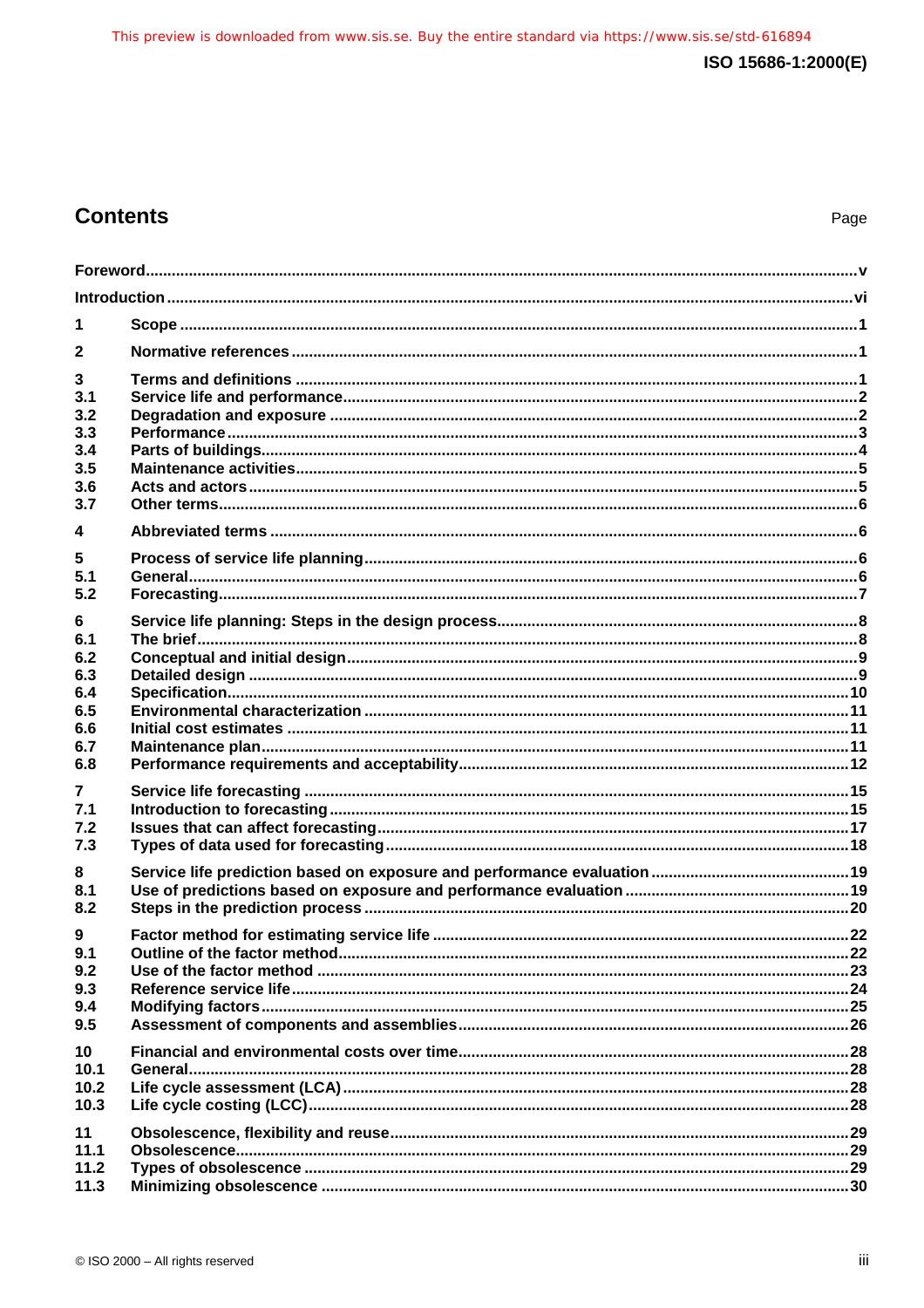| Annex A (informative) Typical financial costs of buildings over time (in UK and USA)31            |  |  |
|---------------------------------------------------------------------------------------------------|--|--|
| Annex B (informative) Examples of critical property assessment of alternative specifications 32   |  |  |
| Annex C (informative) Agents affecting the service life of building materials and components 33   |  |  |
|                                                                                                   |  |  |
| Annex E (informative) Method for estimating service life of components using factors to represent |  |  |
|                                                                                                   |  |  |
|                                                                                                   |  |  |
|                                                                                                   |  |  |
|                                                                                                   |  |  |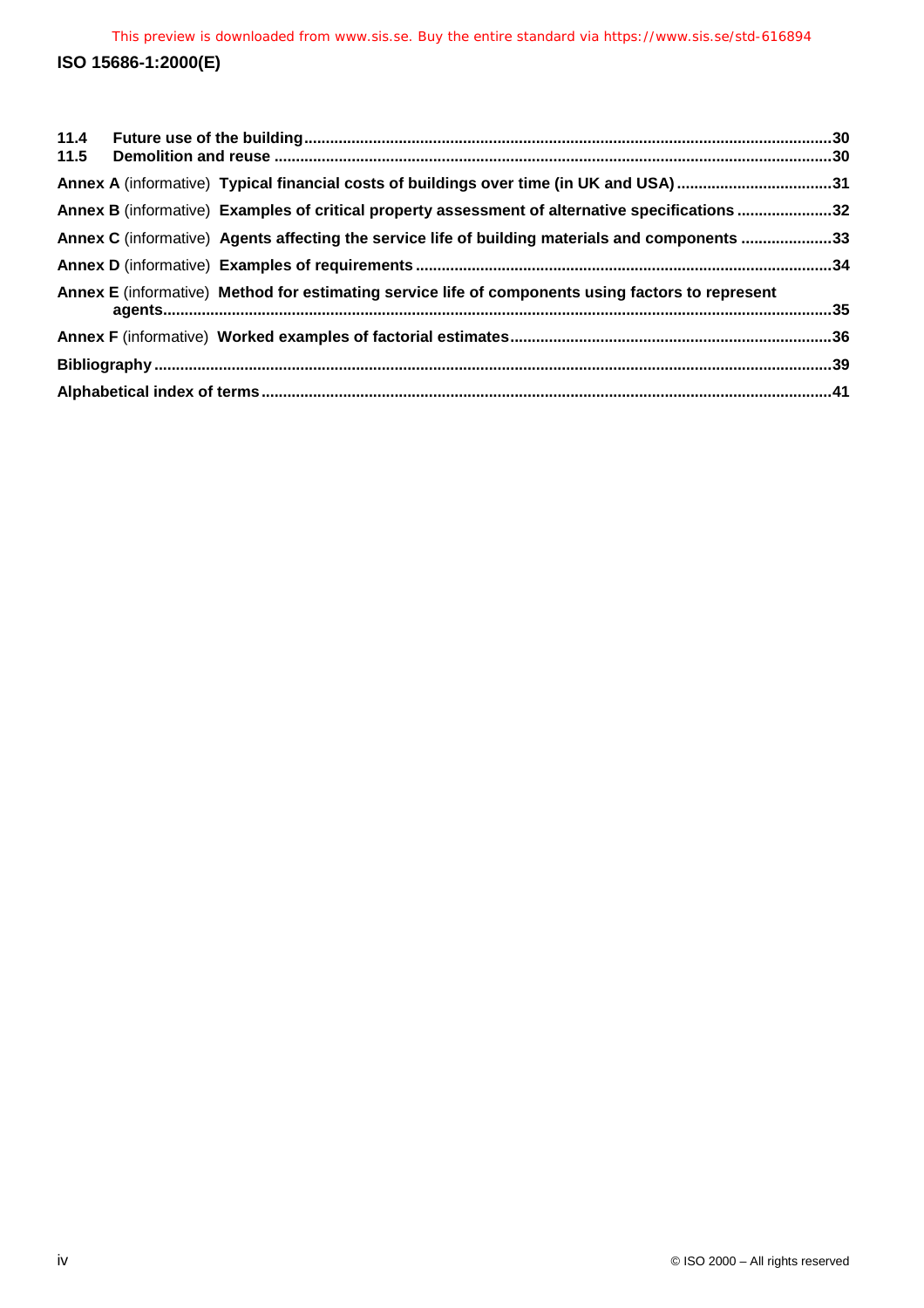## **Foreword**

ISO (the International Organization for Standardization) is a worldwide federation of national standards bodies (ISO member bodies). The work of preparing International Standards is normally carried out through ISO technical committees. Each member body interested in a subject for which a technical committee has been established has the right to be represented on that committee. International organizations, governmental and non-governmental, in liaison with ISO, also take part in the work. ISO collaborates closely with the International Electrotechnical Commission (IEC) on all matters of electrotechnical standardization.

International Standards are drafted in accordance with the rules given in the ISO/IEC Directives, Part 3.

Draft International Standards adopted by the technical committees are circulated to the member bodies for voting. Publication as an International Standard requires approval by at least 75 % of the member bodies casting a vote.

Attention is drawn to the possibility that some of the elements of this part of ISO 15686 may be the subject of patent rights. ISO shall not be held responsible for identifying any or all such patent rights.

International Standard ISO 15686-1 was prepared by Technical Committee ISO/TC 59, Building construction, Subcommittee SC 14, Design life.

ISO 15686 consists of the following parts, under the general title Buildings and constructed assets — Service life planning:

- Part 1: General principles
- Part 2: Service life prediction procedures
- Part 3: Performance audits and reviews
- Part 4: Data requirements
- Part 5: Life cycle costing

Annexes A to F of this part of ISO 15686 are for information only.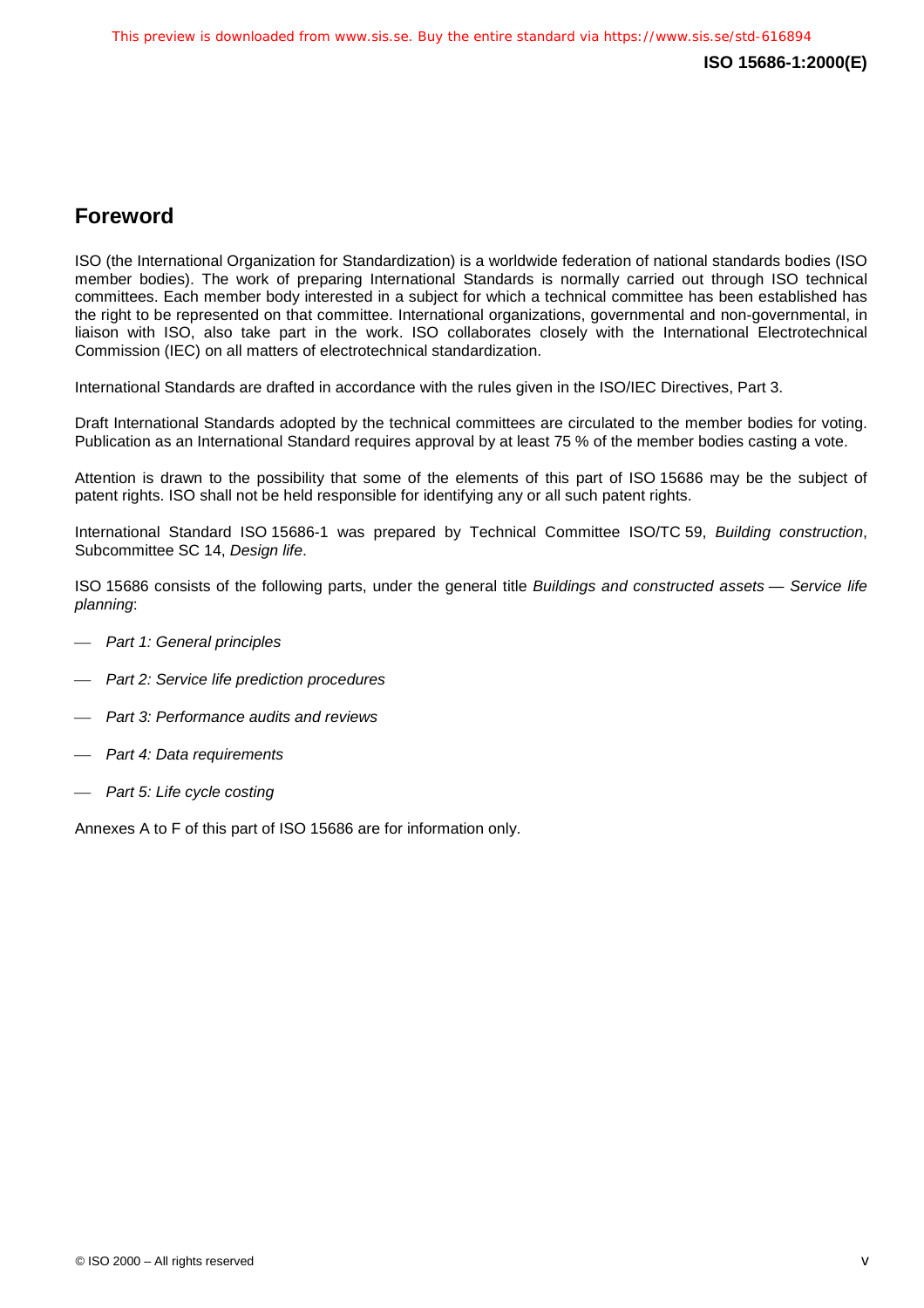### **Introduction**

Service life planning is a design process which seeks to ensure, as far as possible, that the service life of a building will equal or exceed its design life, while taking into account (and preferably optimizing) the life cycle costs of the building. This part of ISO 15686 provides a methodology for forecasting the service life and estimating the timing of necessary maintenance and replacement of components. It thereby provides a means of comparing different building options. It also allows for checking that performance is not unacceptably reduced to meet budgetary constraints during design development.

This part of ISO 15686 is intended primarily for:

- building owners and users;
- design, construction and facilities management teams;
- manufacturers who provide data on long-term performance of products;
- maintainers of buildings;
- valuers of buildings;
- insurers of buildings;
- technical auditors of buildings;
- those who develop or draft product standards.

It includes an introduction to predictions of long-term performance based on exposure and performance evaluation and estimates based on applying factors to adjust a reference service life, but it does not deal in detail with forecasts based on demonstrated performance or modelling of performance. However, judgements based on either of these techniques may provide important inputs to a factored estimate of service life.

A major impetus for production of this part of ISO 15686 has been concern over industry's need to forecast and control the cost of building ownership, because a high proportion of the life cycle costs of a building may be set by the time the building is complete. Where there is a large stock of older buildings, more than half of all construction expenditure is spent on maintenance and refurbishment (see annex A for details of typical maintenance costs in the UK and USA). For countries currently developing their building stock, the risk is that a similar pattern will occur if long-term performance is not taken into account at the outset.

Service life planning aims to reduce the costs of building ownership. An assessment of how long each part of the building will last, helps to decide the appropriate specification and detailing. When the service life of the building and its parts are estimated, maintenance planning and value engineering techniques can be applied. Reliability and flexibility of use can be increased and the likelihood of obsolescence reduced.

Five parts to this International Standard are planned, and work on drafting these has commenced. They will provide comprehensive guidance on the forecasting and assurance of the service life of building components and assemblies. Figure 1 shows how each part of ISO 15686 relates to the other parts, and to associated topics and other International Standards.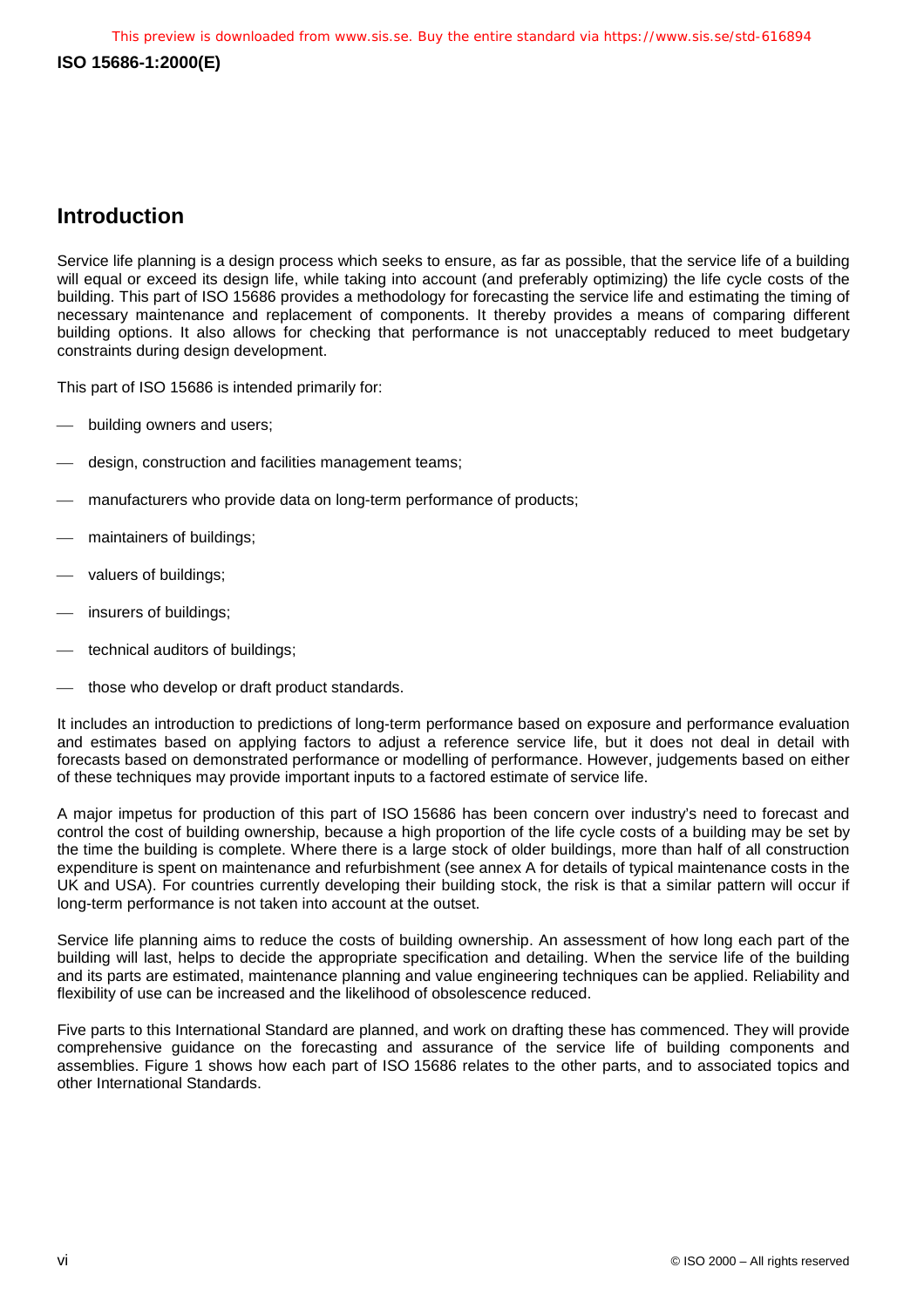

#### **Figure 1 — Inputs and influences on service life planning of buildings**

This part of ISO 15686 deals with the general principles, issues and data needed to forecast service lives, and gives a method of estimating the service life of components or assemblies for use in specific building projects. It can be used as a stand-alone document.

Part 2 of ISO 15686 describes a generic methodology for testing the performance over time of components and assemblies to provide a service life prediction. Wherever possible the reference service life used in producing an estimated service life should be derived from service life predictions as described in ISO 15686-2. Some guidance may also be given on values to assign to factors. It is anticipated that materials specialists and test houses who need to interpret or design performance tests will be the major users of ISO 15686-2.

Part 3 of ISO 15686 will describe the approach and procedure to be applied to prebriefing, briefing design, construction and, where required, the life care management and disposal of buildings and constructed assets to provide a reasonable assurance that the measures necessary to achieve performance over time will be implemented.

Part 4 of ISO 15686 will describe the range of data requirements that will allow the service life to be determined.

Part 5 of ISO 15686 will provide guidance on assessment of the life cycle costs of a building.

Additional parts are being considered.

Figure 2 shows the main topics covered in this part of ISO 15686, and where they are covered. Issues briefly introduced here, such as the calculation of costs over time (see clause 10), and quality control and reliability of estimates and forecasts (in clause 6), will be developed in later parts of ISO 15686. In the long term it is expected that a consistent application of service life planning will encourage the gathering of useful data and allow the development of computer-integrated knowledge systems for building design and maintenance.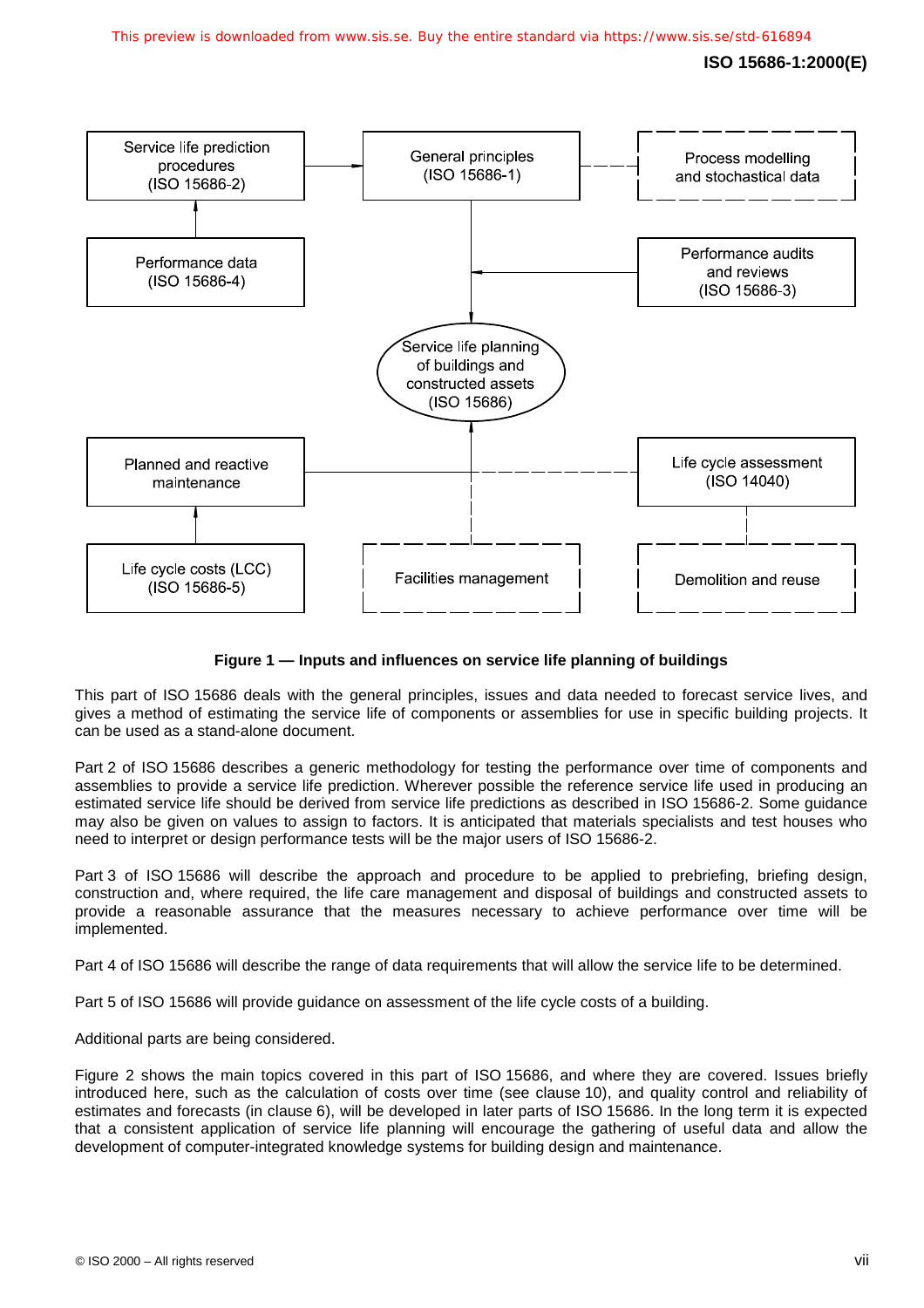This preview is downloaded from www.sis.se. Buy the entire standard via https://www.sis.se/std-616894

#### **ISO 15686-1:2000(E)**



#### **Figure 2 — Overview of this part of ISO 15686**

Although not dealt with in any detail in this part of ISO 15686, the issues of performance of buildings and safety are clearly linked. When assessing future performance, priority should be given to ensuring performance at all times continues to meet national building legislative requirements for safety. It should also be noted that many local building codes already require inaccessible components or assemblies to remain functional throughout the service life of the building. In the European Community, the Construction Products Directive includes a requirement that the "essential requirements" of construction products should be retained for an "economically reasonable working life", if necessary by maintenance.

Service life planning can be applied to both new and existing buildings. However, in existing buildings the assessment of components and detailing will apply principally to the residual service life of items that are already installed. The selection of components and detailing will only apply to repairs and new work.

The informative annexes to this part of ISO 15686 are intended to provide supplementary information and to illustrate the use of methods described in the normative clauses. The range of climatic conditions and building techniques throughout the world requires that separate factors for service life planning are developed for specific circumstances. It may be necessary to have factors that apply regionally within countries and to modify these figures to take account of locality and micro-climate.

NOTE The factor method of forecasting service life is an empirical means of methodically estimating the effect on service life of variables, using the information available. It therefore is not as precise or objective as a prediction based on scientific observations of performance over time, but it will frequently be the only means of taking all relevant factors into account within the project timescale. National development will highlight any difficulties with applying this methodology, which is innovative, and it will be reviewed in future versions of this International Standard.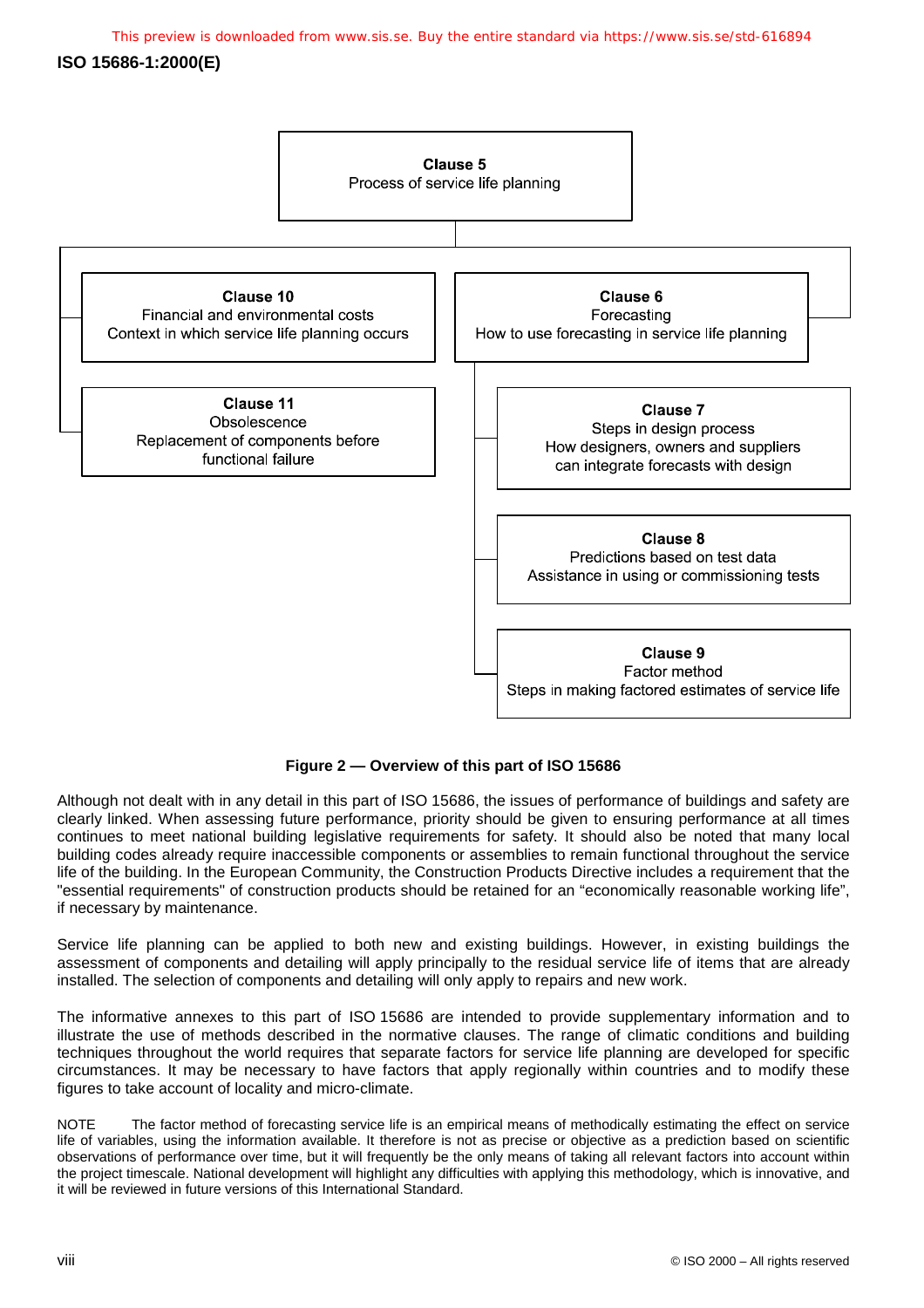The approach to service life planning adopted in this International Standard is based on the work of CIB and RILEM, and on practical studies in many countries, in particular standards published in the UK, Japan, Canada and the USA.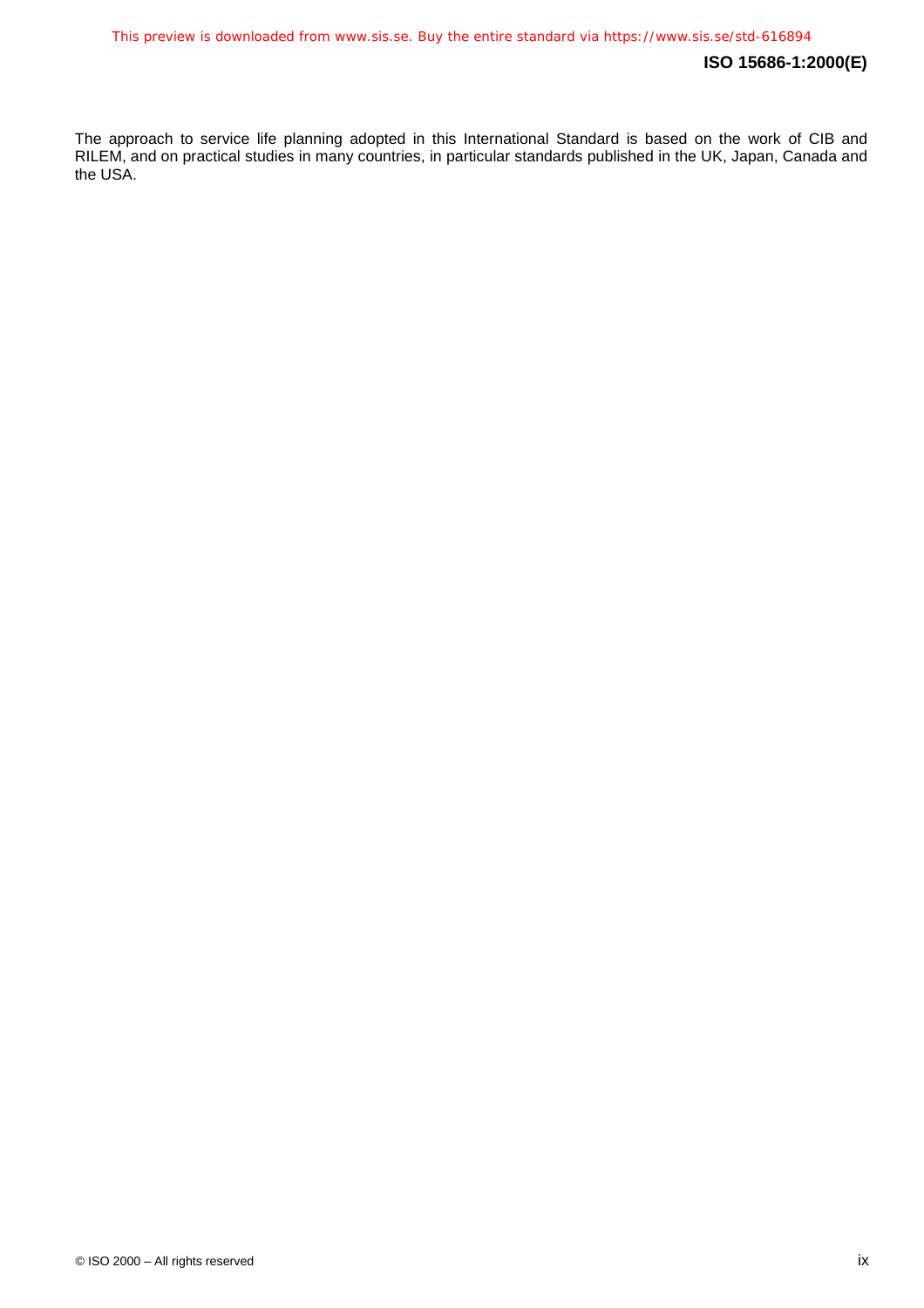This preview is downloaded from www.sis.se. Buy the entire standard via https://www.sis.se/std-616894